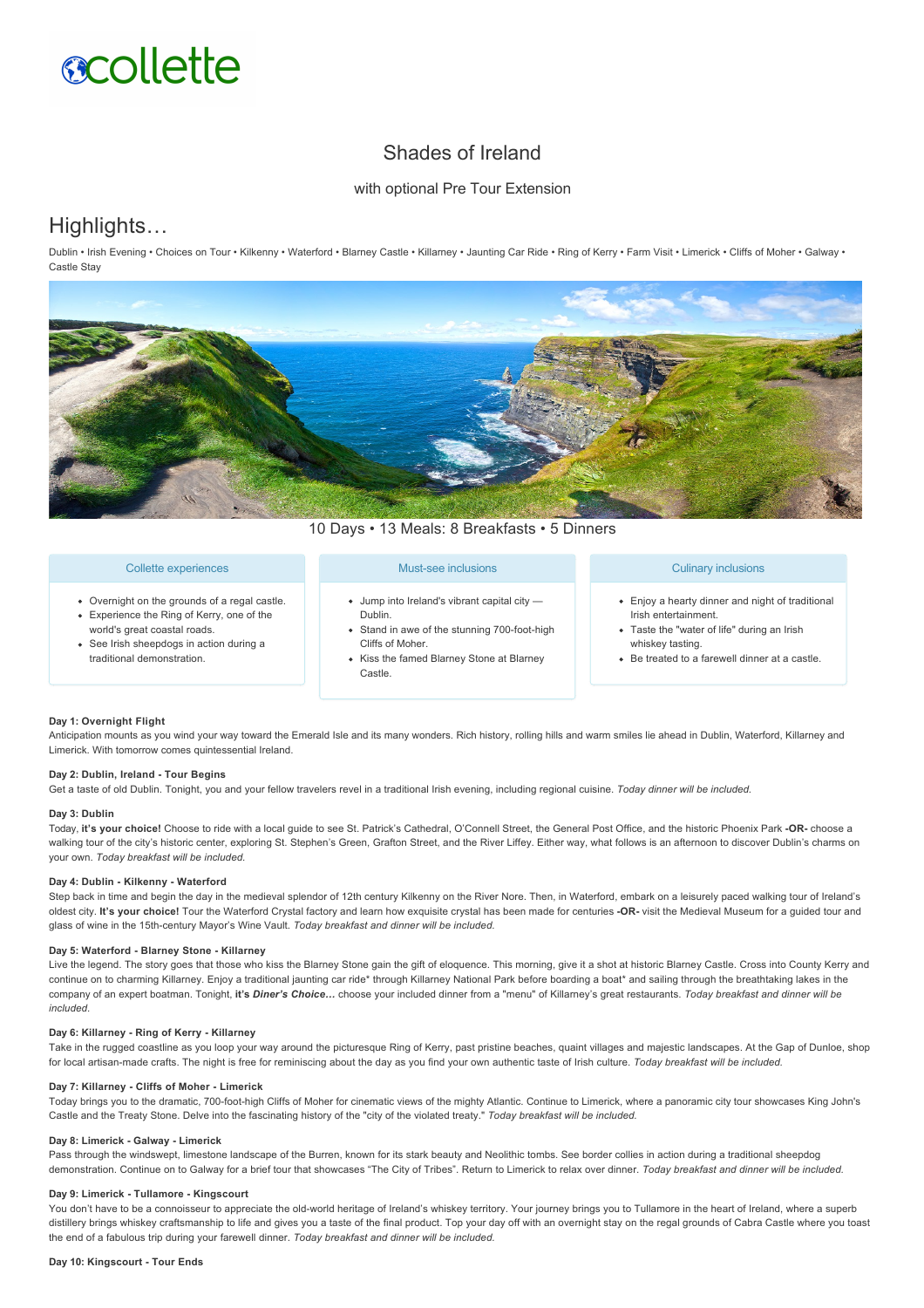#### Experience It! Cabra Castle

Cabra Castle stands on 100 acres of gardens and parkland, with delightful views over the Cavan countryside, famous for its beautiful lakes. Formerly known as Cormey Castle, the history of the castle dates back to the pre-Cromwellian times of the 16th century. The property was bought in the early 19th century by Colonel Joseph Pratt, who rebuilt it and renamed it Cabra Castle. Its long legacy lends a mature, cultured air to the castle which can be felt by strolling through the castle's magnificent hallways and stairwells. Experience this history when you enjoy an overnight stay on the castle grounds. The rooms are outfitted to the hightest standards with every comfort and modern facilities. The bar and restaurant offer views of the countryside and Dun an Ri Forest Park.

|                                                                                                                                                                                                                                            | Your itinerary at a glance                                                                                                                | Please Note:                                                                                                                                                                                                                                                      |
|--------------------------------------------------------------------------------------------------------------------------------------------------------------------------------------------------------------------------------------------|-------------------------------------------------------------------------------------------------------------------------------------------|-------------------------------------------------------------------------------------------------------------------------------------------------------------------------------------------------------------------------------------------------------------------|
| Day 1                                                                                                                                                                                                                                      | Overnight Flight                                                                                                                          | Economy air rate and schedule are applicable for groups of 10 or more traveling on the same flights and<br>dates.                                                                                                                                                 |
| Days 2, 3                                                                                                                                                                                                                                  | Hotel Riu Plaza The Gresham, Dublin                                                                                                       | To complete your tour, we include roundtrip airport-to-hotel transfers when purchasing our airfare with your                                                                                                                                                      |
| Day 4                                                                                                                                                                                                                                      | Granville Hotel, Waterford                                                                                                                | tour. If you have arranged for your own air, we are pleased to provide you the option of <i>purchasing</i> these<br>transfers. Please note that all transfers will leave at pre-scheduled times.                                                                  |
| Days 5, 6                                                                                                                                                                                                                                  | Killarney Avenue, Killarney or Killarney<br>Towers, Killarney or Killarney Plaza<br>Hotel, Killarney or Muckross Park Hotel,<br>Killarney | *Jaunting car ride and/or boat cruise are included, weather permitting.                                                                                                                                                                                           |
|                                                                                                                                                                                                                                            |                                                                                                                                           | Single accommodations are limited and are available on a first come, first served basis.                                                                                                                                                                          |
|                                                                                                                                                                                                                                            |                                                                                                                                           | Days of features are interchangeable.                                                                                                                                                                                                                             |
| Days 7, 8                                                                                                                                                                                                                                  | Absolute Hotel, Limerick or George<br>Boutique Hotel, Limerick or Radisson<br>Blu, Limerick                                               | Due to flight schedules, you may require an early morning departure from your hotel.                                                                                                                                                                              |
|                                                                                                                                                                                                                                            |                                                                                                                                           | Please be advised many airlines do not provide advance seat assignments until check-in at the airport.<br>Advance seating will be subject to the airline's terms and conditions.                                                                                  |
| Day 9                                                                                                                                                                                                                                      | Cabra Castle, Kingscourt                                                                                                                  | Air passengers will arrive into and depart from Dublin airport. All transfers will arrive into and depart from<br>Dublin airport.                                                                                                                                 |
| On some dates alternate hotels may be used.                                                                                                                                                                                                |                                                                                                                                           | <b>IDENTIFICATION</b>                                                                                                                                                                                                                                             |
|                                                                                                                                                                                                                                            |                                                                                                                                           | Passports are required for this tour at your expense. Certain countries require a minimum of 6 months                                                                                                                                                             |
| Collette's Flagship: Collette's tours open the door to a world<br>of amazing destinations. Marvel at must-see sights, sample                                                                                                               |                                                                                                                                           | passport validity from date of return home. You are strongly urged to contact the appropriate consulate for<br>details. Visit www.travel.state.gov for the U.S. State Department for the latest details about passports and visa<br>requirements.                 |
| regional cuisine, stay in centrally located hotels and connect<br>with new and captivating cultures. These itineraries offer an<br>inspiring and easy way to experience the world, where an<br>aynart quida takas sara af all tha dataila. |                                                                                                                                           | IMPORTANT: We recommend that our clients traveling abroad take a photocopy of their passport and<br>applicable visas. It should be packed separately from your actual passport and visa. We also recommend<br>leaving a copy at home with your emergency contact. |

**The overall activity level of this tour is a level 2.** This means you like a balanced approach to travel. You feel confident walking at least 3045 minutes at a time over a variety of terrains – from cobblestone streets to

easy pathways; a couple of hills or a few flights of stairs. You're comfortable walking a few city blocks at a time, but need some time to unwind and relax.

Extend your vacation with...

### Optional 5 Days 3-Night London Pre Tour Extension Rate: \$799.00 per person, double, land & air inclusive

#### 3 Meals: 3 breakfasts

#### **Day 1: Overnight Flight**

You're on your way to the United Kingdom. Begin in England and enjoy a 3-night stay in London.

#### Day 2: London, England - Tour Begins

expert guide takes care of all the details.

Experience London, the esteemed capital of the United Kingdom. Often described as a world within a city, London is a sophisticated metropolis with a timeless style all its own.

#### **Day 3: London**

Navigate the city with a local expert. Using your included Oyster card, hop on the famous underground Tube and zoom to the city's most beloved attractions. Visit Kensington Palace, once the home of Queen Victoria and Princess Diana. Enjoy some free time to explore the city. *(B)*

#### **Day 4: London**

The day is yours! Take advantage of your day at leisure and included Tower of London pass. London's bustling city streets are lined with beautiful gardens, fascinating museums, celebrated monuments, and grand theaters – and you'll be a part of it all! *(B)*

#### Day 5: London - Dubin, Ireland

Wish London goodbye as you fly\* to Dublin. *(B)*

#### Please Note:

A local guide will join you for your city tour. All included services are provided by local representatives.

Single accommodations are limited and are available on a first come, first served basis.

We reserve the right to cancel this extension if a minimum of 4 passengers is not met to operate.

Extensions not purchased at time of deposit are subject to availability and applicable charges at time of request.

\*The purchase of an additional air segment is required for this extension. Please enquire for air rate at time of booking.

**The overall activity level of this extension is a level 2.** This means you feel confident walking at least 3045 minutes at a time over a variety of terrains – from cobblestones streets to easy pathways; a couple of hills or a few flights of stairs.

Extend your vacation with...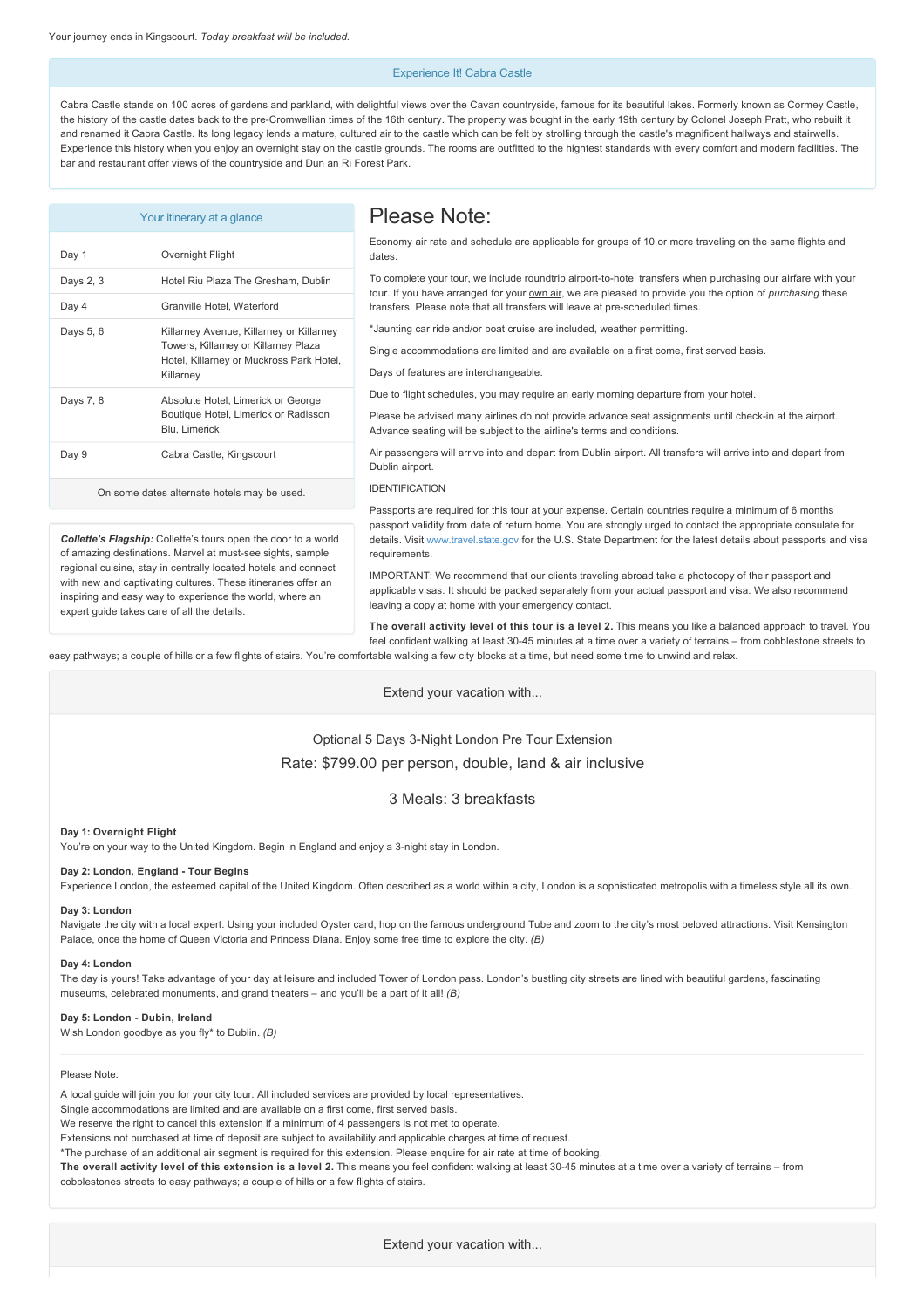#### Optional 4 Days 3-Night Edinburgh Post Tour Extension

Rate: \$899.00 per person, double, land & air inclusive

Rate: \$799.00 per person, double, land & air inclusive

Rate: \$949.00 per person, double, land & air inclusive

Rate: \$1,099.00 per person, double, land & air inclusive

4 Meals: 3 breakfasts, 1 Dinner

#### **Day 10: Kingscourt Edinburgh, Scotland**

Fly\* to Edinburgh, the capital of Scotland and a city steeped in history. Here, you'll find charming pubs, quaint shops, and friendly faces all under the watchful gaze of Edinburgh Castle. Dig into Scottish cuisine with dinner at a local restaurant tonight. *(D)*

#### **Day 11: Edinburgh**

Delve into the heart of Edinburgh as you take a guided walking tour of the famous Royal Mile. Peruse the many shops, learn about the storied history of these streets, and make your way to the peak of the city – Edinburgh Castle. Inside the walls of Edinburgh Castle, you'll be able to see medieval armor and the Scottish Crown Jewels. The rest of the day is at leisure. *(B)*

#### **Day 12: Edinburgh**

Today is yours to explore Edinburgh how you'd like. Take advantage of this day at leisure – maybe take a tour of Edinburgh's infamous vaults, or stop by the queen's Edinburgh residence, the Palace of Holyroodhouse. *(B)*

#### **Day 13: Edinburgh**

Give a farewell pat to Greyfriars Bobby as you depart for home. *(B)*

#### Please Note:

A local guide will join you for your city tour. All included services are provided by local representatives.

Single accommodations are limited and are available on a first come, first served basis.

We reserve the right to cancel this extension if a minimum of 4 passengers is not met to operate.

Extensions not purchased at time of deposit are subject to availability and applicable charges at time of request.

\*The purchase of an additional air segment is required for this extension. Please enquire for air rate at time of booking.

The overall activity level of this extension is a level 2. This means you feel confident walking at least 30-45 minutes at a time over a variety of terrains – from cobblestones streets to easy pathways; a couple of hills or a few flights of stairs.

## Important reservation information:

#### IDENTIFICATION

Passports are required for this tour at your expense. Certain countries require a minimum of 6 months passport validity from date of return home. You are strongly urged to contact the appropriate consulate for details. Visit [www.travel.state.gov](https://itinerary.collette.com/Documents/Flyer/14190/USD/www.travel.state.gov) for the U.S. State Department for the latest details about passports and visa requirements.

IMPORTANT: We recommend that our clients traveling abroad take a photocopy of their passport and applicable visas. It should be packed separately from your actual passport and visa. We also recommend leaving a copy at home with your emergency contact.

**\*Airfare:** For your convenience, we offer airfare for purchase with all vacation packages. If you purchase an air inclusive program, your airfare will be quoted inclusive of all fuel, taxes and fees. Your rates are subject to change until paid in full. Preassigned seats are limited and may not be available on every flight or departure date.

**Checked Baggage Charges:** Some airlines may impose additional charges if you choose to check any baggage. Please contact your airline or refer to its website for detailed information regarding your airline's checked baggage policies.

Cancellation Charges for this tour: After your seat reduction date has passed, a non-refundable deposit will be retained. For Cancellation between 60-16 days prior to departure: cancellation fee of 30% of total price. For cancellation between 15-1 days prior to departure: cancellation fee of 50% of total price. For cancellation on the day of departure and after: 100% of total price. For Ocean Cruises: For cancellation between 9061 days prior to departure: cancellation fee of 35% of total price. For cancellation between 6031 days prior to departure: 60% of total price. 30 or fewer days prior to departure: 100% of total price. For River Cruises: including Europe, Russia, Egypt and China, 90-61 days prior to departure: cancellation fee of 50% of total price. For cancellation between 6031 days prior to departure: cancellation fee of 85% of total price. For cancellation 30 or fewer days prior to departure: cancellation fee of 100% of total price. For Galapagos and Antarctica: A cancellation fee of 60% will apply for cancellation between 120-90 days prior to departure; A cancellation charge of 100% will apply for cancellation less than 90 days prior to departure. Cancellation protection is highly recommended and must be purchased at time of deposit. Air rates are subject to change until tour is paid in full. If Travel Protection Plan has not been purchased and a reservation is cancelled for any reason prior to departure - Air is 100% non-refundable once paid in full. Cancellation charges also apply to reservations made for "pre" and "post" night accommodations. Payment of a Per Person Travel Protection Plan Fee guarantees a full refund of all payments (including deposit), except the Travel Protection Plan Fee itself, made to Collette for travel arrangements in case of cancellation of your travel plans for any reason prior to the day of departure. The Travel Protection Plan Fee with Air only covers airline tickets you have purchased from Collette. Exception: If you originally purchased nonrefundable airline tickets, Part B of the Travel Protection Plan may provide a refund for the airline tickets, taxes, or fees in the event of a cancellation for a covered reason (see Part B for more details). The Travel Protection Plan Fee does not cover any single supplement charges which arise from an individual's traveling companion electing to cancel for any reason prior to departure. However, the Part B travel insurance includes a single supplement benefit of \$1,000 for certain covered reasons as detailed in Part B. In this case, the single supplement will be deducted from the refund of the person who cancels. Division of this charge between the two passengers involved is solely their responsibility. If insufficient funds are deducted from the canceling client, the traveling client will be charged the remaining portion of the single supplement. Cancellation waiver protects you from penalties in the event you have a need to cancel your entire inclusive tour package up to the day prior to departure. Cancellation waiver does not indemnify you from penalties if you chose to cancel partial tour components or air. If you chose to partially cancel your vacation, you will be responsible for a revision fee as well as any penalties that are incurred at the time of the cancellation. Upon cancellation of transportation or travel services where you, the customer, are not at fault and have not canceled in violation of the terms and conditions above, you will be refunded 100%. Please see your sales agent for more information, or review our brochure for details.

Responsibilities: Collette monitors security situations around the world as well as government travel advisories. Conditions may require Collette to change or even cancel trips. You accept the risks involved in travel, both foreign and domestic, and accept responsibility for your own travel decisions. Guests may be required to review and sign a participation agreement prior to engaging in certain activities on the trip.

Neither Collette Travel Service, Inc., its affiliated entities and its and their employees, shareholders, officers, directors, successors, agents, and assigns (collectively "Collette"), own or operate any person or entity which is to or does provide goods or services for these trips. You agree to be bound by the conditions of carriage for all transportation providers. Collette does not maintain control or operate the personnel, equipment, or operations of these suppliers it uses and as such Collette assumes no responsibility for and cannot be held liable for any personal injury, death, property damage or other loss, accident, delay, inconvenience, or irregularity which may be occasioned by reason of (1) any wrongful, negligent, willful or unauthorized acts or omissions on the part of any of the suppliers or other employees or agents, (2) any defect in or failure of any vehicle, equipment, or instrument owned, operated or otherwise used by any of these suppliers, or (3) any wrongful, willful or negligent act or omission on the part of any other party. Client shall indemnify and hold harmless Collette Travel Service, Inc., its affiliated entities and its and their employees, agents, shareholders, officers, successors and assigns (collectively "Collette"), from